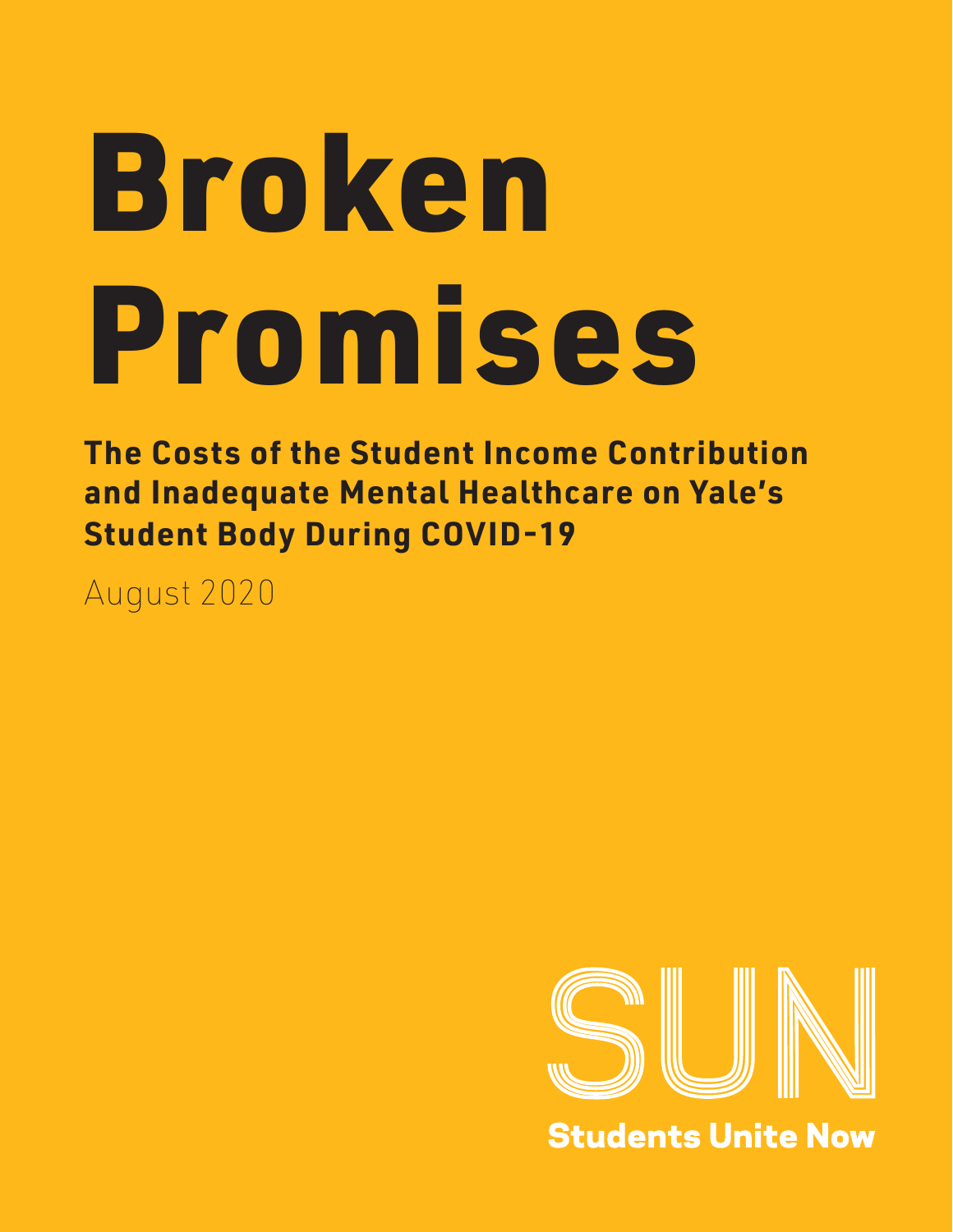# **INTRODUCTION**

As the COVID-19 pandemic deepens inequality nationwide, Yale continues to break its promises to students and divide our campus by upholding the Student Income Contribution and failing to provide adequate mental healthcare. COVID-19 has impacted all students, but its toll is not equal: low-income people of color are more likely to get sick and die, lose work and income, and endure the psychological consequences of a terrifying and isolating disease. Still, Yale chooses to uphold policies it can easily afford to improve.

Since 2012, students have pushed Yale to eliminate the Student Income Contribution (SIC), a financial aid policy requiring students on aid to contribute between \$3700 and \$5950 a year to their educational costs.1 The SIC divides our campus by preventing us from participating in our education on equal ground, as detailed in a 2019 report from Students Unite Now. Now, Yale plans to require students on aid living and working in New Haven to pay the SIC, $^2$  continuing to break their promise of full financial aid even as hundreds of students face financial precarity.

Yale has also broken its promise to provide adequate mental healthcare to students, particularly in regards to appointment wait times and student preference for therapists who are people of color and LGBTQ+. These inadequacies make it difficult and at times impossible for us to access the care we need, which will only worsen as COVID-19 provokes unprecedented grief and anxiety.

The university's progress towards equity on campus has been hesitant, in spite of its often lofty promises. Last year, Local 33 described the disappointing progress the university has made toward diversifying its faculty, despite repeated public relations announcements of new processes and millions of dollars in funding for implementation. But in a moment of crisis, the consequences of this neglect are more dire than ever. It is disgraceful for a \$30 billion institution to continue to break its promises of financial aid and mental healthcare to students as we face unprecedented precarity. Although taking action on these issues alone is not enough to bring about equality on campus, without action, Yale will move backward rather than forward toward racial and economic justice.

## **We call on Yale to:**

**1. Eliminate the Student Income Contribution for all students on financial aid.**

**2. Reduce mental health appointment wait times to no more than two weeks.**

**3. Increase the number of LGBTQ+ therapists and therapists who are people of color, particularly Black therapists.**

## **We can't afford to wait.**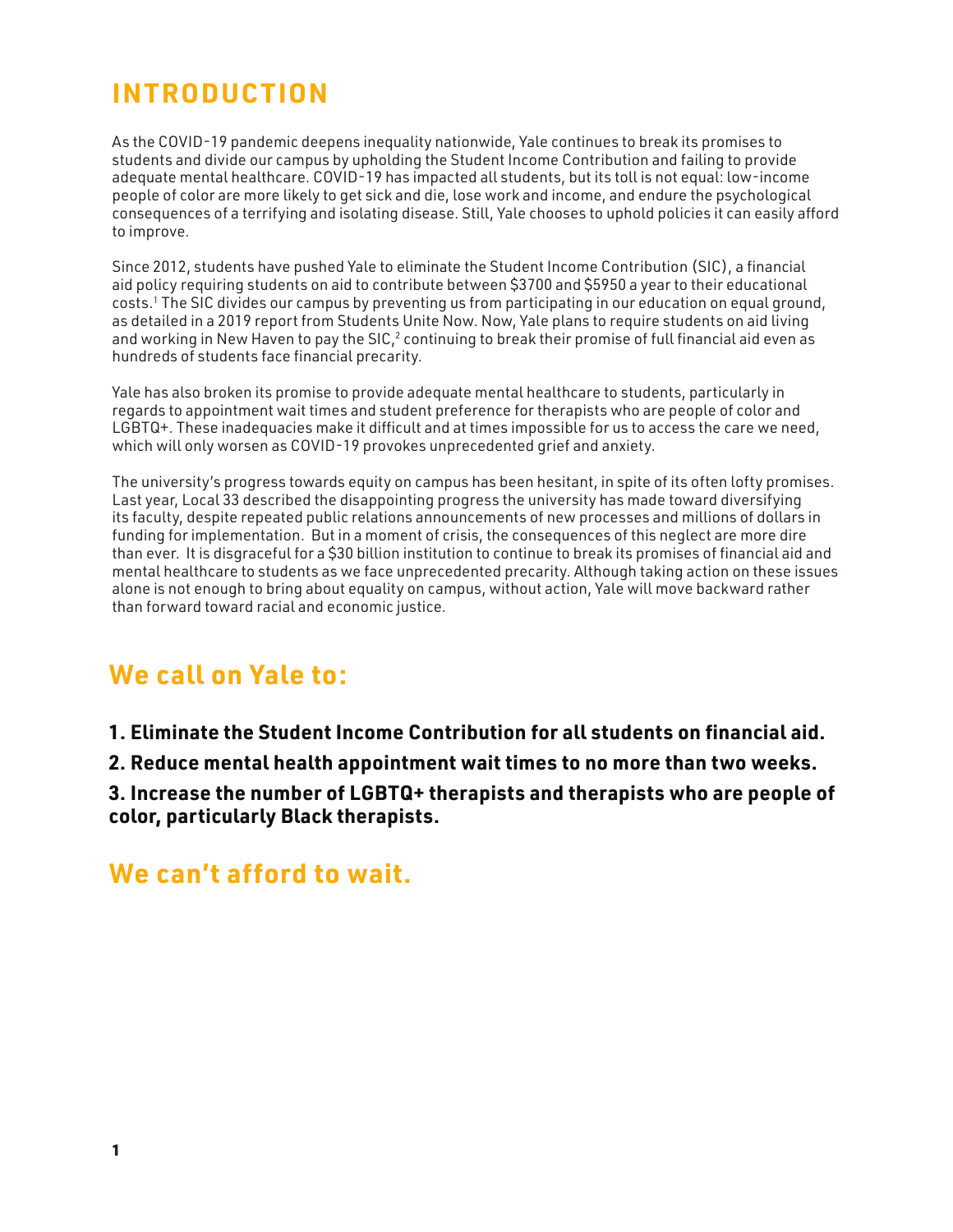# **AN UNEQUAL TOLL**

## **COVID-19, Race, and Class**

Coronavirus cases in the U.S. sit at over 4 million cases and 149,000 deaths.<sup>3</sup> In a bleak accompaniment, U.S. unemployment has skyrocketed, nearly 15% by April, five percentage points higher than peak unemployment during the 2008 recession.<sup>4,5</sup> While everyone has felt the impact of the deaths and economic downturn, people of color shoulder the brunt of this catastrophe.

Initial data about the pandemic's effects glimpse the disproportionate devastation hurting Black, Native, and immigrant communities of color:

- Compared to their white counterparts in July, Indigenous people have been hospitalized for COVID-19 at a rate about 5.5 times higher, while Black and Latinx people have been hospitalized at a rate about 5 times higher.<sup>6</sup>
- July data showed that Black people make up 13% of the U.S. population but 23% of COVID-19 deaths, and the age-adjusted COVID-19 death rate for Black people is 3.6 times that of whites, as of June.<sup>7,8</sup>
- Chronic federal undermining of healthcare and infrastructure within tribal nations is taking huge tolls on Native communities, including a per capita infection rate 10 times higher among Diné residents in the Navajo nation compared to the neighboring state Arizona.<sup>9,10,11</sup> As of July, Native peoples comprise 1.7% of the U.S. population but about 12% of COVID-19 deaths.12,13
- In one out of five Latinx households, at least one member lost their job since May.<sup>14</sup> In San Francisco, Latinx people make up 15% of the population and 50% of positive cases, and the age-adjusted national death rate for Latinx people is 2.5 times that of whites, as of June.<sup>15,16</sup>
- Asian Americans and Pacific Islanders who are immigrants are overrepresented among essential healthcare workers, indicating overexposure to the virus, and have been targets of anti-Asian violence and hostility.17,18
- Unemployment rate increase for noncitizen immigrants was 3.2 percentage points higher than that of citizens, and many noncitizens remained locked out of federal relief, excacerbating the toll of undocumented workers' overexposure to the virus.19,20,21

New Haven, which has long been burdened by segregated development, has experienced a similar disparate impact from the COVID-19 crisis. The highest COVID-19 infection rates have occurred in New Haven's poorest neighborhoods where a majority of the residents are Black and Latinx.<sup>22</sup> These same neighborhoods experienced the highest foreclosure and unemployment rates after the 2008 crisis. In New Haven county, income for the typical African-American family fell by 17% between 2009 and 2011, while income for the typical white family fell by 3%.<sup>23</sup> Unfortunately, Yale's growth in New Haven has not significantly curbed inequality, and without different engagement from the University the current crisis will likely make inequality in New Haven even more intractable.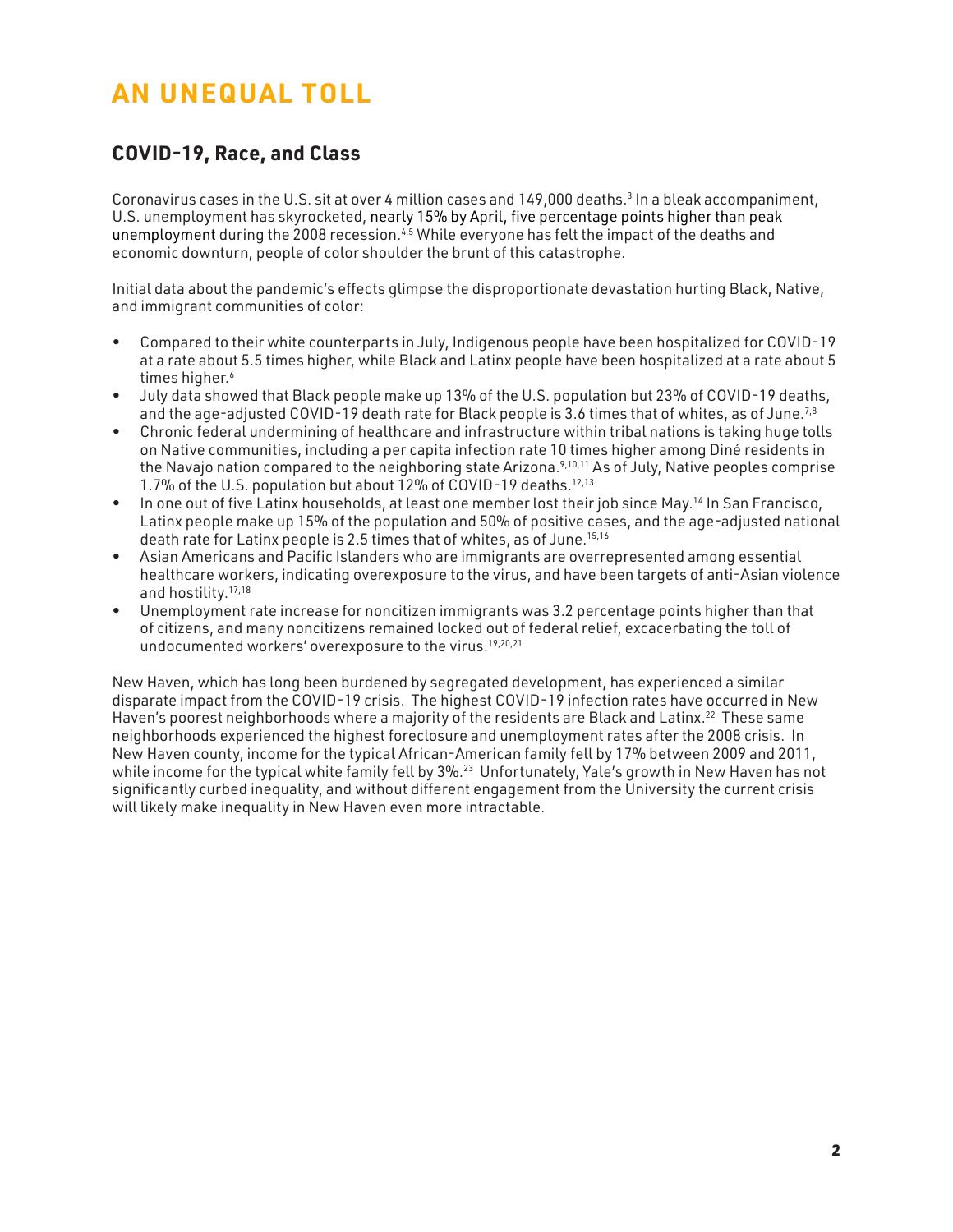# **AN UNEQUAL TOLL**

### **Anti-Blackness and Policing**

In addition to COVID-19, a series of police killings sparked civil protest across the country this spring, bringing the deadly toll of anti-Black police violence to the forefront of national news. On March 13th, plainclothes police killed Breonna Taylor in her own home in Louisville, KY. On May 25th, police officer Derek Chauvin killed George Floyd in Minneapolis, MN, by pinning his neck to the ground while three other officers watched. These recent police killings, in addition to the killings of Ahmaud Arbery and Dominique Fells, set off weeks of protests in all 50 states.<sup>24</sup>

The 2019 YPD shooting of Stephanie Washington led to widespread protest from the larger New Haven community, and to the creation of Black Students for Disarmament at Yale (BSDY).25 This summer, amidst national calls for defunding of police, BSDY launched a new campaign to disarm, defund, and ultimately dismantle YPD.<sup>26</sup> BSDY also calls on Yale to invest in differential response systems, a form of crisis intervention and harm reduction that does not involve policing.<sup>27</sup>

A lawsuit in 2008 revealed that the annual operating budget of YPD was about \$10.3 million,28 despite Yale's self-imposed austerity following the 2008 financial crisis.29 Why does Yale have millions of dollars to police Black New Haven residents and students - such as when an officer with his gun drawn forced Tahj Blow to the ground outside of Bass Library because he supposedly matched a robbery suspect<sup>30</sup> - but not enough for a differential response system, adequate mental health services or full financial aid? Yale's reluctance to invest in students or New Haven while spending millions policing Black students and New Haven residents calls into question where its priorities lie.

**Students Unite Now supports the demands of Black Students for Disarmament at Yale. The continued existence of the YPD divides our campus by putting the lives of Black New Haven residents and students at risk.**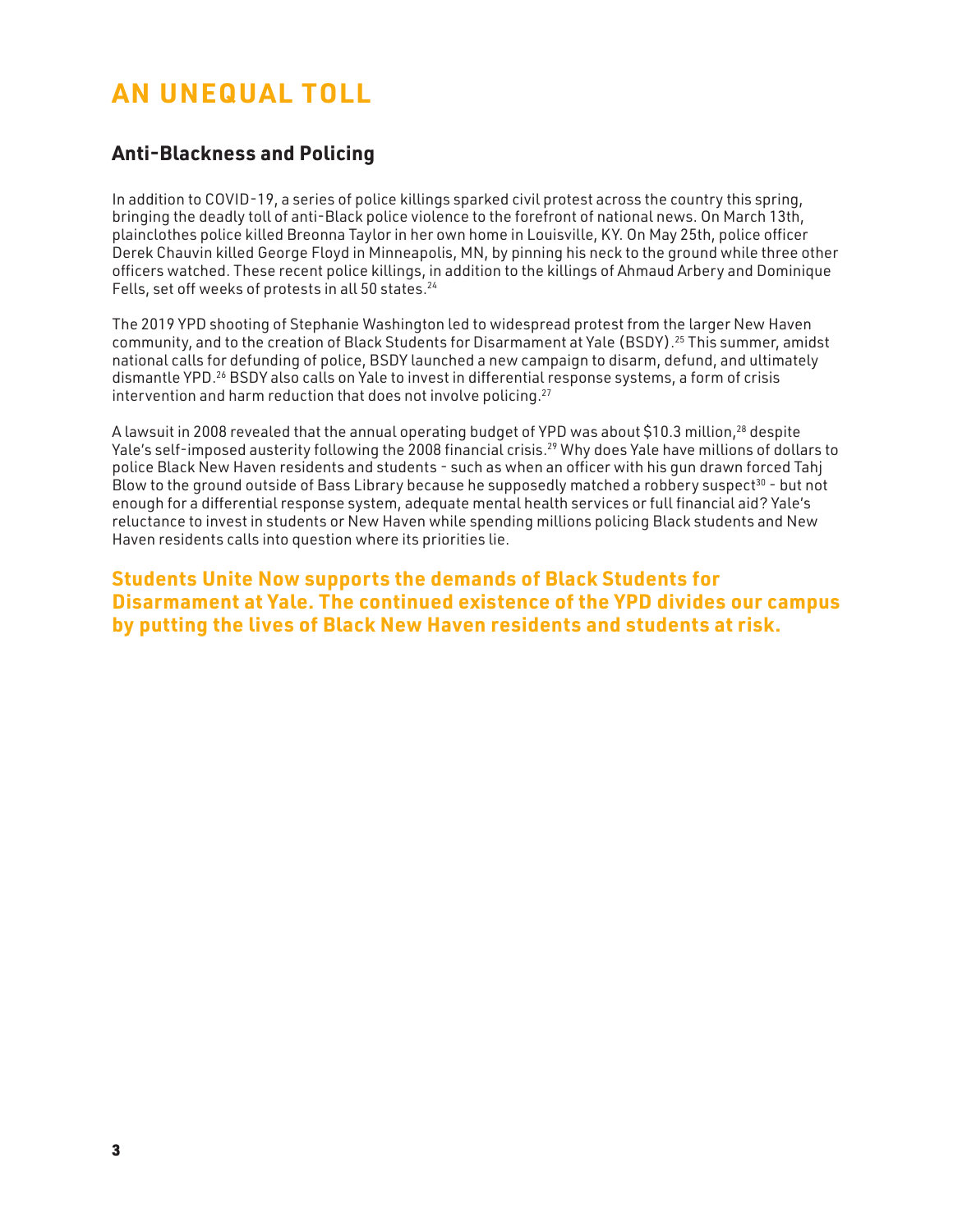# **THE COST OF BROKEN PROMISES**

As COVID-19 deepens preexisting inequalities, Yale's broken promises stand in the way of students' ability to weather this storm and participate fully in our education.

The Yale College Council and Yale College Committee on Teaching and Learning's survey from March showed how spiraling national conditions began to take a toll on Yale students:

*COVID-19 Academic Accommodation Survey:31*

- 1255 students reported financial insecurity
- 311 students reported food insecurity
- 1885 students reported mental health problems
- 692 students reported having to search for a new job upon returning home
- 754 students reported lack of reliable technology

The Yale Daily News survey from early June demonstrates how the national context of inequity is poised to influence student needs in the upcoming school year:

*Yale Daily News Fall 2020 Survey:32*

- 35% of students reported financial concerns as factors influencing their decisions about fall semester
- 36% of students reported academic fairness as a factor influencing their decisions about fall semester
- 17% of students reported housing security as a factor influencing their decisions about fall semester

Across college campuses, evidence shows that "the coronavirus pandemic has shed light on existing disparities in student wealth and security."33

#### **This section will examine the cost of the Student Income Contribution and inadequate mental healthcare on Yale's student body under COVID-19.**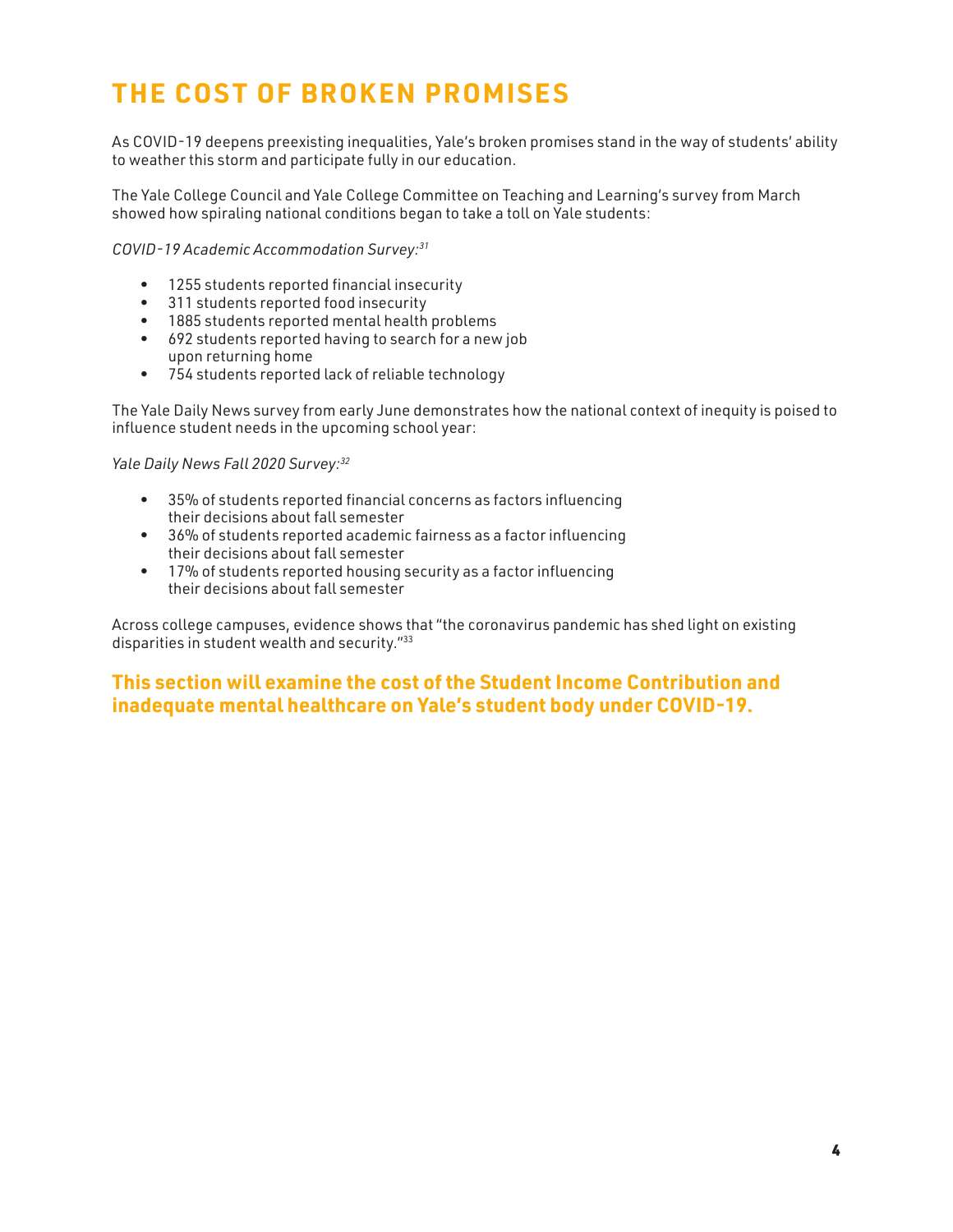## **THE BROKEN PROMISE OF FULL FINANCIAL AID**

### **Now More Than Ever**

As COVID-19 eliminates job opportunities and throws families into financial precarity, the expectation that students promised full-need financial aid will contribute thousands of dollars to their yearly educational costs becomes not only inequitable but impractical if not altogether impossible.

Yale has taken steps to reduce the Student Income Contribution in recent years. During Yale's Bulldog Days in the spring of 2019, 24 students were arrested after two sit-ins against the Student Income Contribution following a weekend of encampment outside of Sheffield Sterling Strathcona Hall.<sup>34, 35, 36, 37</sup> The following semester, Yale reduced the SIC for students on full aid to \$3,700 and froze the SIC amount for upper-level students on partial aid at \$5,950.38,39 We are glad to see Yale follow students' lead on financial aid. But reduction measures are not enough, particularly now.

As discussed earlier in the report, national conditions since the YCC's March survey have only worsened, disproportionately hurting low-income people of color. College students face particular burdens. A survey by the Healthy Minds Network and the American College Health Association surveyed 18,764 students on 14 campuses, finding that 66% of students report the pandemic has caused them more financial stress, "a known predictor of student mental health."40 More than 1 in 4 college students surveyed by Student Loan Hero report food insecurity or trouble paying bills as a result of COVID-19.<sup>41</sup>

**As low-income students face lost income and scarce job opportunities, how can Yale, a \$30 billion institution, claim that it needs our wages more than we do?** 

> "I have always been aware of what could happen if something drastic occurred to change my status from "poor but doing okay" to "downright struggling." That "something drastic" has occurred. I'm working three jobs to pay for groceries and essentials at home. I cannot be responsible for a semester's worth of schoolwork on top of the work I already do to survive: by imposing the additional burden of the SIC, Yale makes my academic success impossible."

5 My name is Hyun Park, and I can't afford to wait."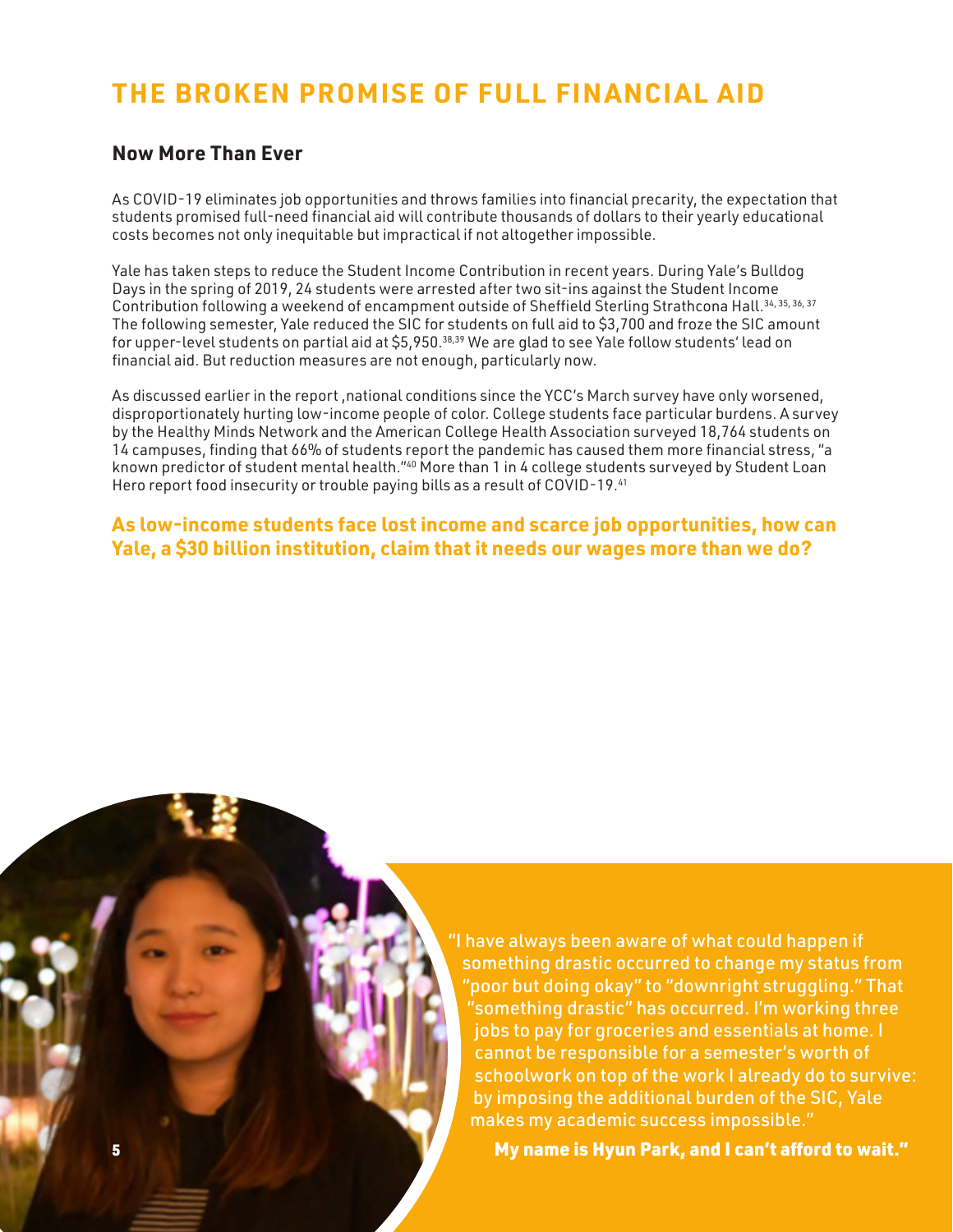## **THE BROKEN PROMISE OF FULL FINANCIAL AID**

#### **COVID-19 Economy and The Summer Contribution**

On the financial aid website, Yale highlights how students in the past could use summer employment to make the labor hours of the SIC more manageable during the school year:

"The Student Share is a combination of two estimates: an estimate of what a student could earn through term-time employment and an estimate of what a student could earn from wages earned during the summer [....] To meet the full estimated Student Share through only term-time and summer employment, a student would expect to work 7–9 hours per week while on campus and earn \$1,600 before their first-year and \$2,600 before subsequent academic years through other employment."42

National upheaval due to COVID-19 eliminated many summer jobs that students counted on, including an estimated loss of 35% of internships, with summer job cuts across most industries.<sup>43,44</sup> In fact, 64% of employers who canceled internships offered no compensation at all.<sup>45</sup> With 22 million job losses in a single month, unemployment reached the highest rate since the Great Depression.<sup>46</sup>

Yale has already demonstrated its ability to waive the SIC through increased financial aid by eliminating it for students during remote enrollment semesters.47,48,49 Notably, Harvard College removed the term-time work expectation of all their students on financial aid for the upcoming fall.<sup>50</sup>

Yale touts the summer contribution as a way to minimize term-time work such that we may participate more fully in our education during term. Now, as the global economy buckles, where does Yale expect that money to come from?

Crisis reveals character. Yale promises us full financial aid, but by upholding the Student Income Contribution, they prioritize their endowment over their most vulnerable students.

"I lost all my summer income due to COVID-19, and I'm going to have to work twice as much to pay my SIC. I want to work on my senior thesis, but I don't know how I'll make time. Yale promised me an equal education, but by upholding the SIC, they force me to sacrifice my thesis to work while my wealthy, predominantly white peers don't have to. If Yale truly wants to provide a world-class education to all its students, why do they uphold a policy that keeps me from studying what I love?"

My name is Danielle Collins, and I can't afford to wait."

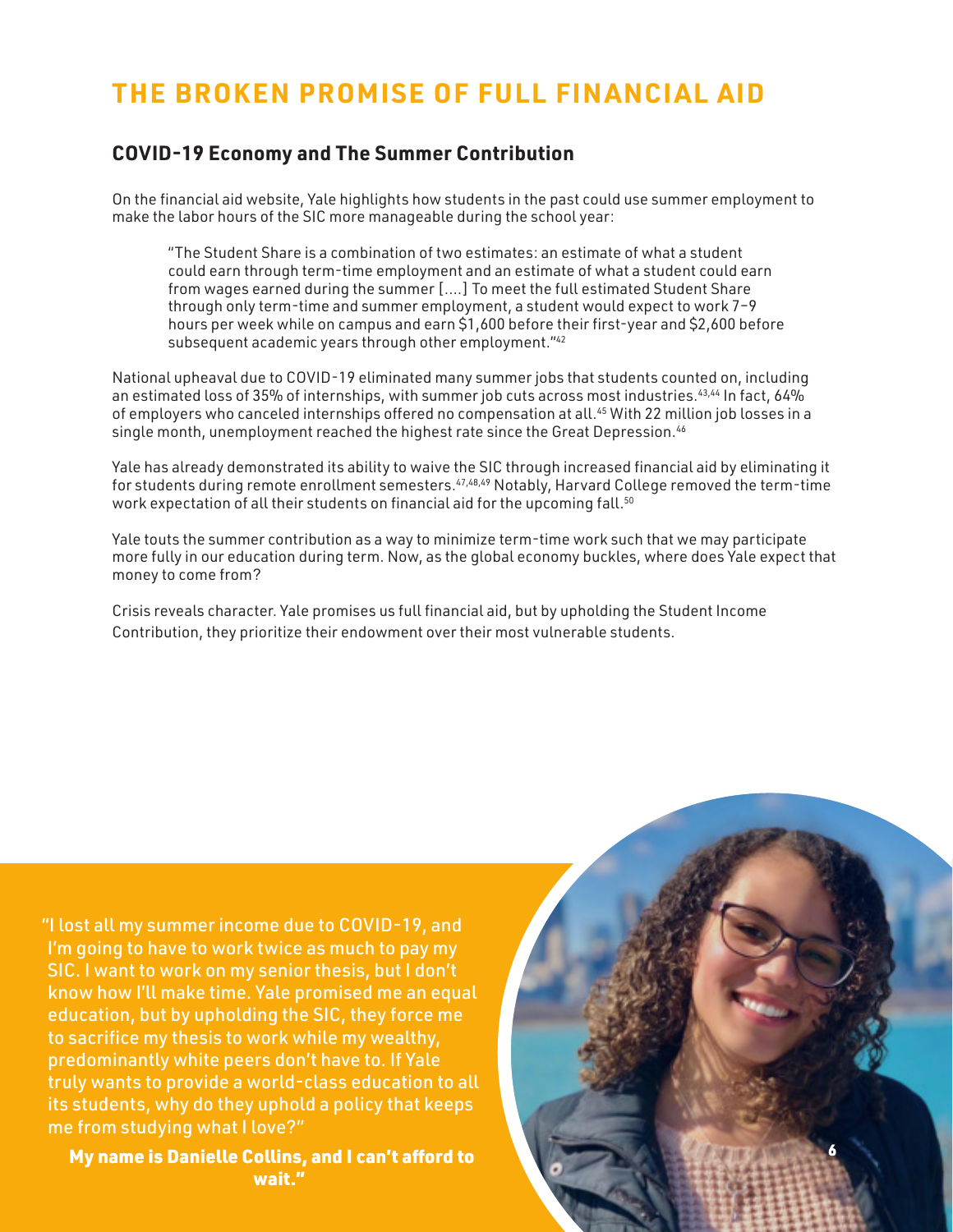7

The precarity and grief caused by COVID-19 mean that Yale's broken promise of adequate mental healthcare, described in the sections that follow, will cause students increased suffering and hurt our ability to participate fully in our education.

Eliminating the SIC permanently is one step Yale must take to improve student mental health. Financial strain can directly or indirectly "impact students' psychological symptoms and academic and social integration,"51 a conclusion supported by the hundreds of testimonies that Students Unite Now has collected from Yale undergrads. Without the SIC, we will experience less stress and have more time to pursue the mental health resources we need to heal. However, eliminating the SIC is not enough.

#### **In the following section, we identify two measures Yale must take to fulfill its promise of adequate mental healthcare.**

"Either I'm working on a project and thinking about money, or at my job and thinking about my project. I try to make time for therapy, but with the pressure of work, I feel like I shouldn't be investing in my mental health. Without the SIC, I would use my weekends to take care of myself; I'd become the well-rounded student Yale claims they want me to be. Yale knows I can't afford to go here, so why do they still ask me to pay money I don't have to access the amazing resources they claim to offer all students equally?"

My name is Sophia Elizalde, and I can't afford to wait."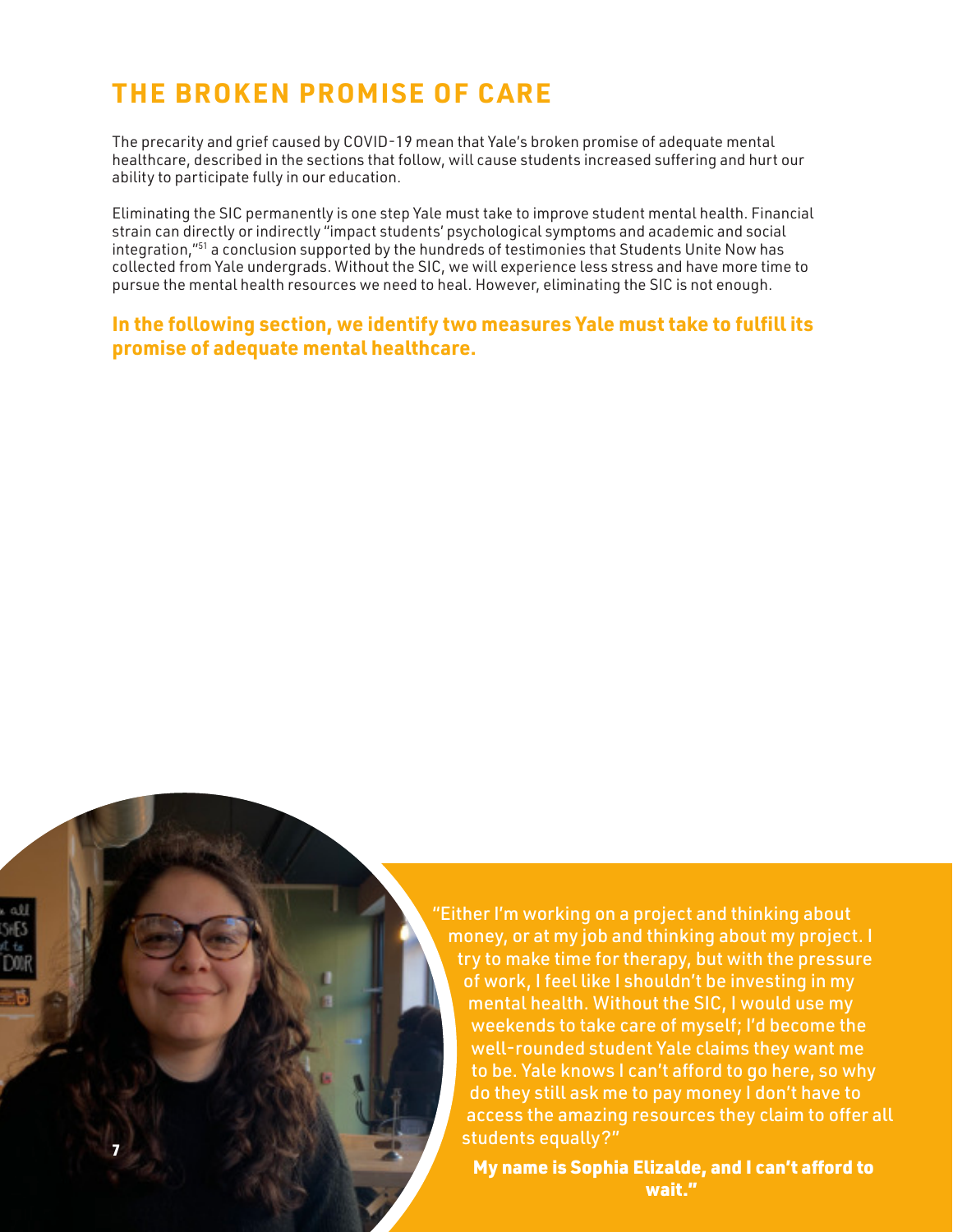#### **We Can't Afford to Wait**

College years can trigger or exacerbate serious mental health issues, including depression, addiction, mood disorders, disordered eating, and psychotic disorders. Yale understands that Yale Mental Health and Counseling can help students gain the "skills to thrive at Yale,"52 and promises that "most students are connected with their therapist within a couple of weeks."53 Yet, 54% of respondents to a 2018 Yale College Council survey disagreed or strongly disagreed that the time they "waited before receiving help was reasonable, relative to the urgency" of their condition, reflecting widespread dissatisfaction.54

The following data from that same survey demonstrate how Yale has broken the promise of timely mental healthcare.

- After initially contacting YMHC, 56% of students surveyed waited more than 7 days for an intake appointment, and 35% of respondents waited more than 14 days<sup>55</sup>
- Then, after waiting for intake, 65% of students surveyed waited more than 7 days to be assigned a therapist, and 39% of respondents waited more than 14 days<sup>56</sup>
- Finally, after waiting for an intake appointment and waiting for a therapist assignment, 43% of respondents then waited at least another 7 days to receive their first therapy session, and 14% of respondents waited more than 14 days<sup>57</sup>
- 8% of respondents attended their intake appointment but were never assigned a therapist at all<sup>58</sup>

The survey responses and dozens of testimonies SUN has collected demonstrate that Yale students seeking mental health services often wait many weeks, if not months, to receive support, and some do not receive it at all.59

8

### **Is this what thriving means to Yale?**

"I had an intake appointment in October, and once it was established that I was not suicidal, it felt like my case was dropped to the bottom of an endless pile. I was still feeling extreme anxiety, but I did not receive a second appointment until April. Students shouldn't have to wait until we're in crisis to receive care."

My name is Jordan Perry, and I can't afford to wait."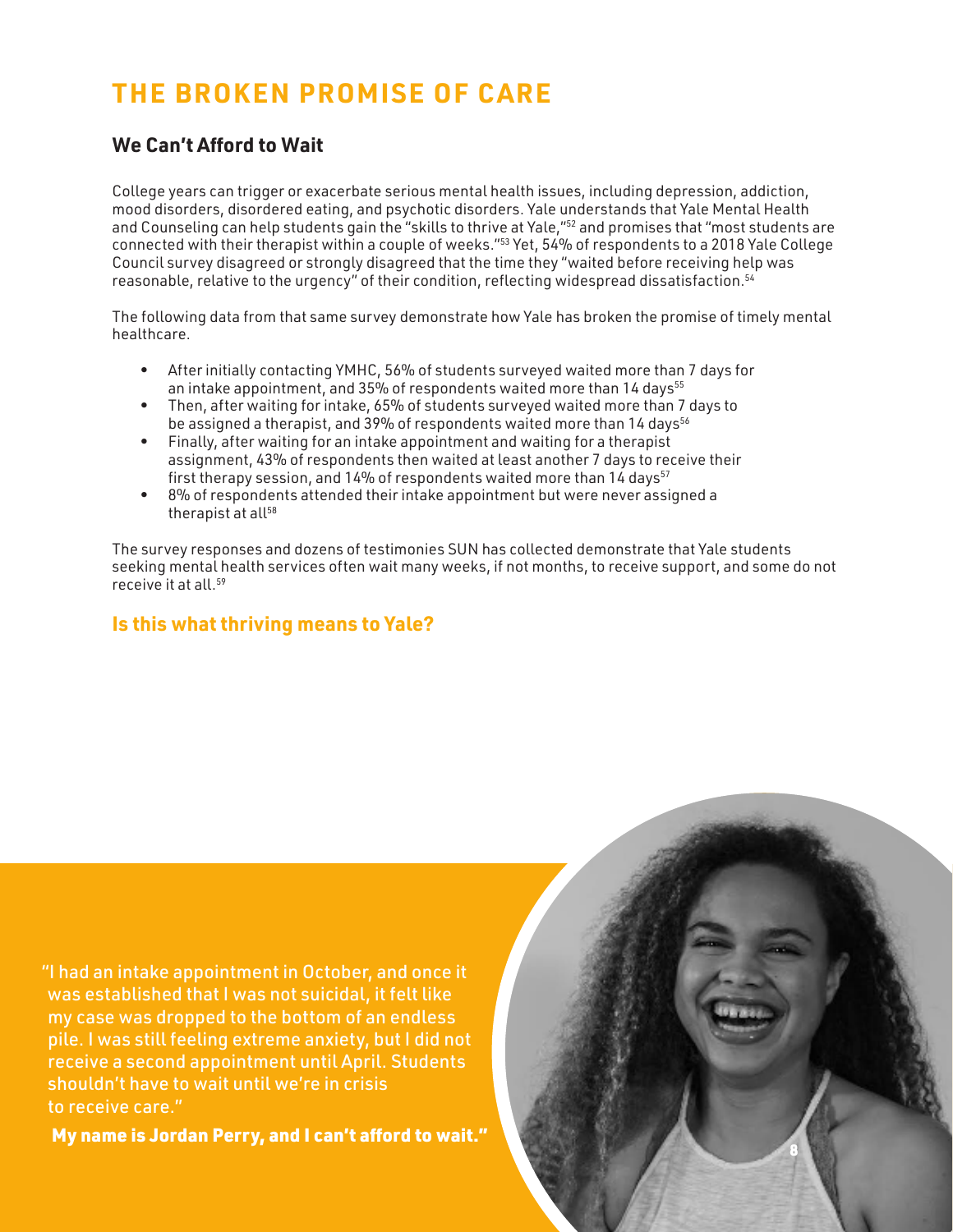#### We Can't Afford to Wait

9

Yale Mental Health and Counseling lists 38 providers on their website and Yale recently enrolled 13,462 undergraduate, graduate, and professional students who can access YMHC, meaning there are about 353 students per clinician.<sup>60,61</sup> Yale Mental Health and Counseling released a statement in the summer of 2020 claiming that it was "making additional clinicians available for same day appointments as an added resource for students."62

These measures are welcome, but it is difficult to trust that walk-in service will be adequate during a pandemic when Yale cannot treat students promptly under normal circumstances.

Indeed, the pandemic has had a devastating impact on mental health. As a benchmark, from January to June 2019, about 11.0% of American adults over 18 had symptoms of anxiety or depressive disorders.<sup>63</sup> However, the U.S. Census Bureau, in collaboration with five federal agencies, found that in June 2020, 42% of young adults aged 18-29 showed indicators of anxiety or depression, a higher rate than that of older adults.64 Young adults are at "far greater risk of psychiatric disorders that can be triggered or worsened by social isolation," with a lack of peer support contributing to this high toll on mental health.<sup>65,66</sup> According to the American College Health Association's recent survey of 18,764 students, of the 41.8% of students who attempted to seek mental healthcare since March, 60% indicated that the pandemic has made it more difficult to access mental health care.<sup>67</sup> The survey also shows that relative to fall 2019, the prevalence of depression increased in spring 2020.68

Yale is already aware that a student body can only "flourish" with adequate mental health resources, and yet, students wait weeks and even months to get the care we need. If Yale truly wants students to flourish, they must reduce wait times to two weeks.

> "As someone who has struggled with anxiety and depression all throughout high school, the transition to college was not easy for me. During quarantine, my social anxiety, depression, and body dysmorphia have only gotten worse. At school, horror stories about how long it takes to get an appointment completely deterred me from reaching out for help. I would have to sacrifice either my sport, my academics, or my social life. Instead, I have suffered in silence. I have felt alone and helpless. I have felt like my university does not care about me."

My name is Sydney Grobman, and I can't afford to wait."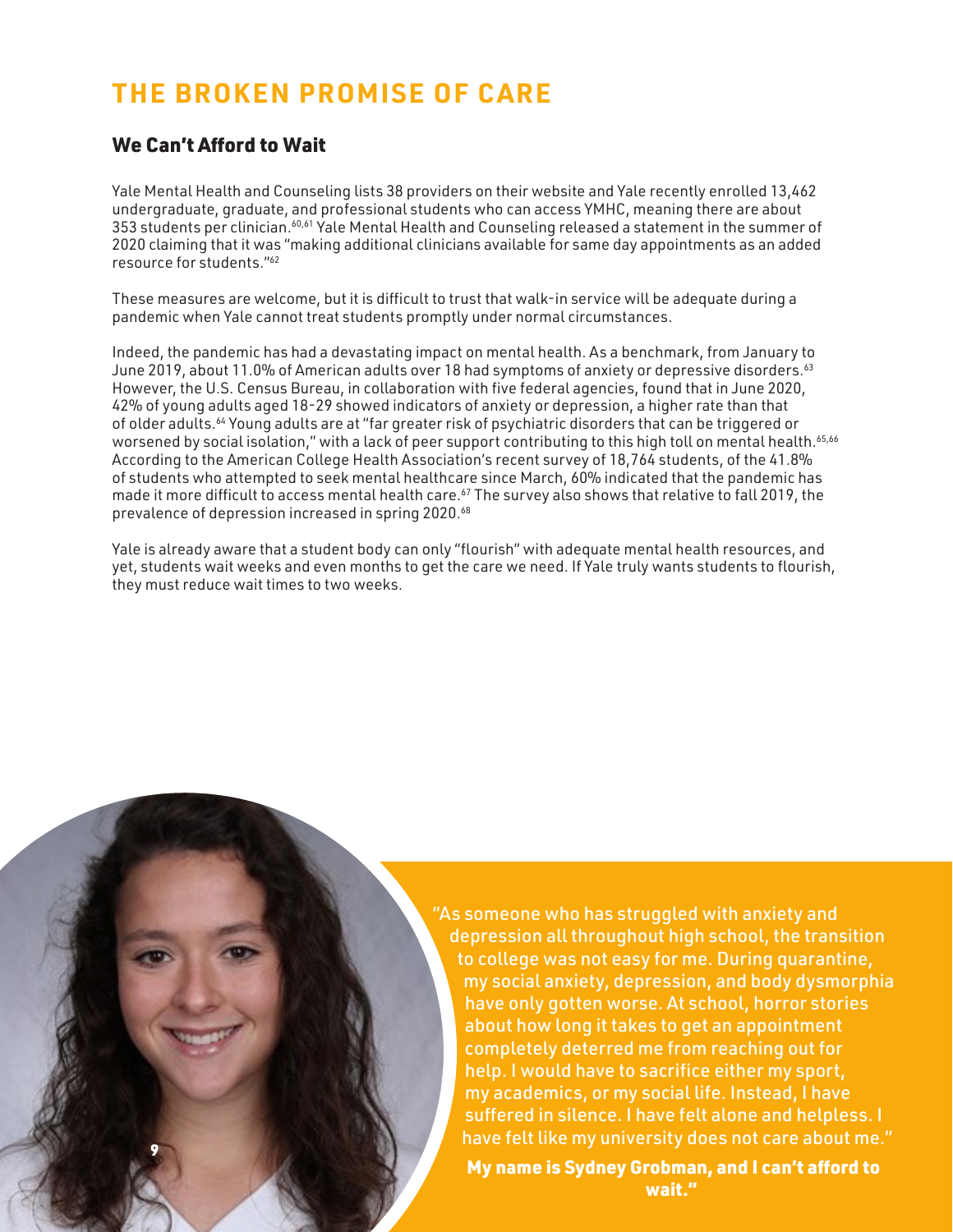## Don't Leave Our Identities in the Waiting Room

Students of color must grapple with the psychological consequences of COVID-19's unequal toll on our communities in addition to our everyday experience of racism under normal circumstances. Particularly, the potential effect of racism and anti-Black police violence on the mental health of Black students is devastating. One 2018 study in The Lancet journal suggested that videos of "police killings of unarmed black Americans have adverse effects on mental health among black American adults in the general population."69 Researchers have suggested that increased suicide rates among Black young people in the last twenty years, in particular among Black women, is connected to anti-Black violence. They argue that professional mental health care is essential to combat the mental toll of racism.70

However, studies show that Black and Latinx students are less likely to utilize mental health services at predominately white institutions than their white counterparts.<sup>71</sup> Yale can combat this by hiring more mental healthcare professionals of color. Evidence shows "ethnic minority clients generally felt that issues regarding race and ethnicity were more important than did White clients," and patients who were ethnic minorities reported lower satisfaction with treatment when race sensitivity was not present in care.<sup>72,73</sup> Simply increasing race sensitivity training for white counselors is not enough. Studies have shown "racial match" between therapists and patients to be associated with increased utilization, favorable treatment outcomes, lower treatment dropout, and greater satisfaction.<sup>74,75</sup>

"During my intake, I was asked if I wanted a therapist of color and I said yes. As a Black student, this felt important. I was surprised when the therapist doing my intake asked if I would be okay with having her as my therapist, as she was non-Black and whitepassing. I felt obligated to say yes, even though her not being Black was a big issue for me. I knew that saying no could prevent me from getting a therapist soon. I had a couple of appointments, which didn't help. I have not gone back."

My name is Jordan Ashby, and I can't afford to wait."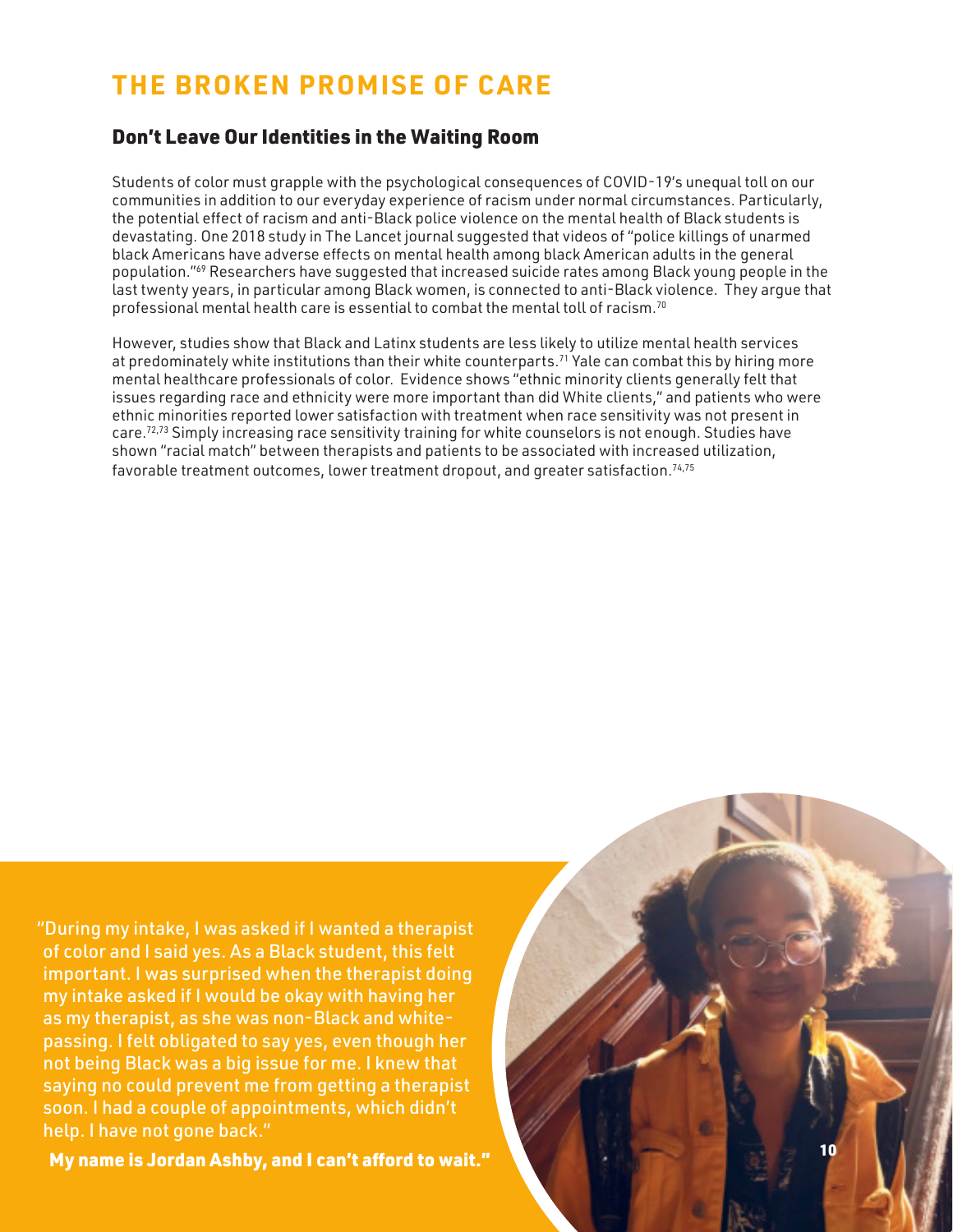#### Don't Leave Our Identities in the Waiting Room

Yale claimed in summer 2020 that Yale Mental Health & Counseling is "committed to do [its] part to create an environment that opposes racism and promotes an inclusive environment that is free of hate."<sup>76</sup> Student testimony, however, demonstrates that Yale struggles to match students of color with therapists who meet our preferences. Moreover, testimony shows that the scarcity of therapists of color often works in tandem with long wait times to push students away from YMHC, as we feel forced to choose between seeing a therapist unequipped to help and waiting weeks or even months for our next appointment.

The scarcity of therapists of color at Yale stands in the way of our successfully navigating the psychological toll of racism, detracting from our ability to participate fully in our studies and social lives. If Yale truly wants students of color to participate in campus life on equal ground, they must hire more therapists of color, particularly Black therapists.

LGTBQ+ students often face similar challenges, particularly trans students, who have about twice the risk for most mental illnesses than cisgender students.77 With "over one-third of transgender individuals reporting a negative experience with a healthcare provider and one-quarter not seeking health services because of a fear of mistreatment,"78 Yale must also hire more LGBTQ+ therapists to fully meet student needs.

> "I'm from a family of Middle Eastern refugees, and seeing the majority white therapists at YMHC, I didn't think it was an option to ask for someone from a similar background. I felt I had to settle for what I could get, even though I would have been able to verbalize things I had struggled with my entire life if my therapist shared my identity. Instead, I had to learn by myself."

My name is Dereen Shirnekhi, and I can't afford to wait."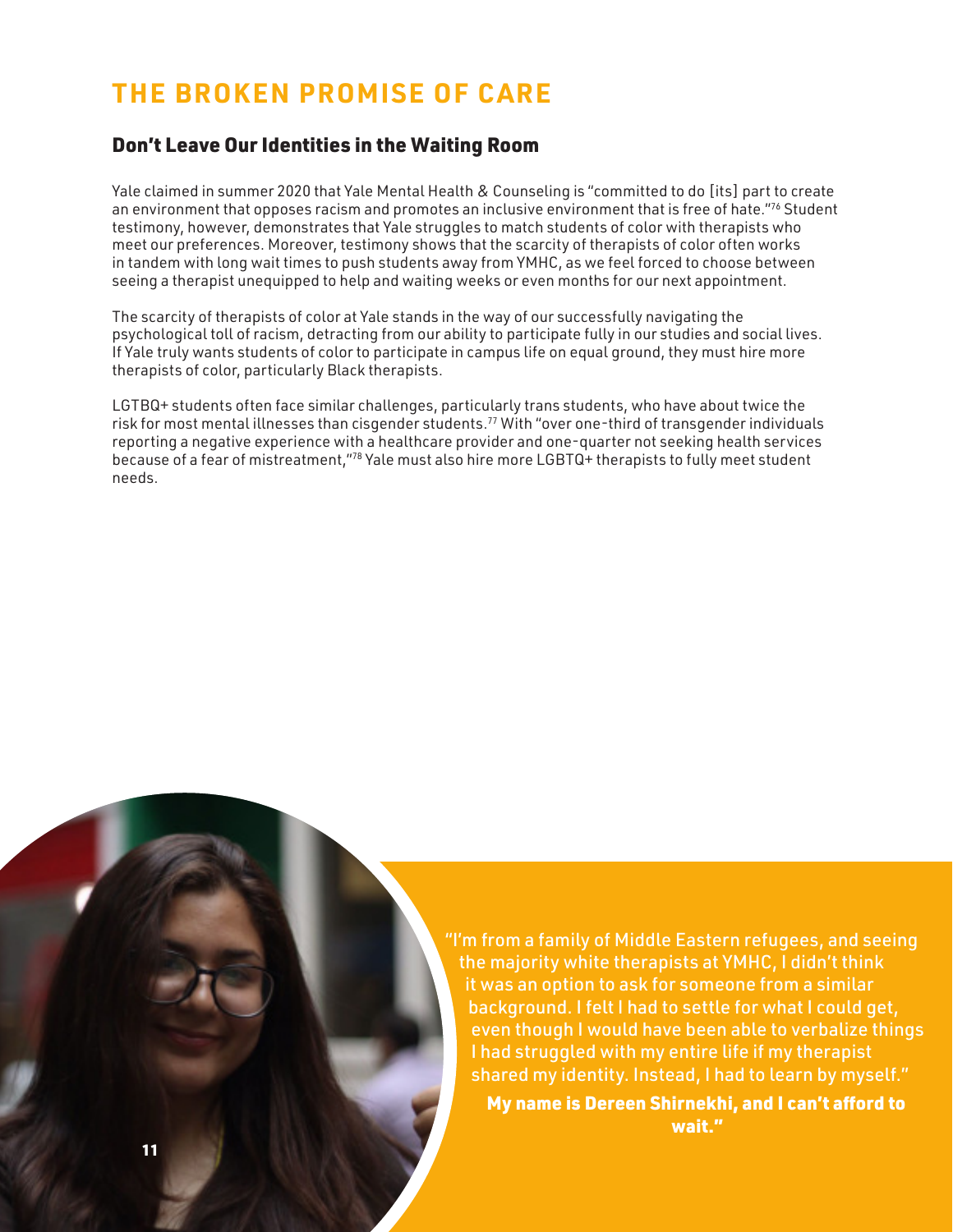## **RECOMMENDATIONS**

Yale may claim that the problems of COVID-19 are not its responsibility to solve, and that it does not have the resources to solve them. It is true that Yale did not cause the pandemic. However, the inequalities outlined in this report are inequalities that Yale has upheld through its policies and its broken promises. COVID-19 has only exacerbated them.

Yale claims to value an inclusive campus where all students may participate on equal ground. Now, it has the power to rise to the urgency of this moment and ensure it. Will it? Or will a \$30 billion institution leave low-income students of color to face the devastating consequences of inequalities it helped create?

We call on Yale to fulfill its promises by eliminating the Student Income Contribution, reducing appointment wait times to a maximum of two weeks, and hiring more therapists of color and LGBTQ+ therapists.

We need these changes to participate fully in our education, particularly in this time of crisis. We are fighting for full financial aid, for mental healthcare, and for each other. We can't afford to wait.

**Yale claims to value an inclusive campus where all students may participate on equal ground. Now, it has the power to rise to the urgency of this moment and ensure it. Will it? Or will a \$30 billion institution leave low-income students of color to face the devastating consequences of inequalities it helped create?**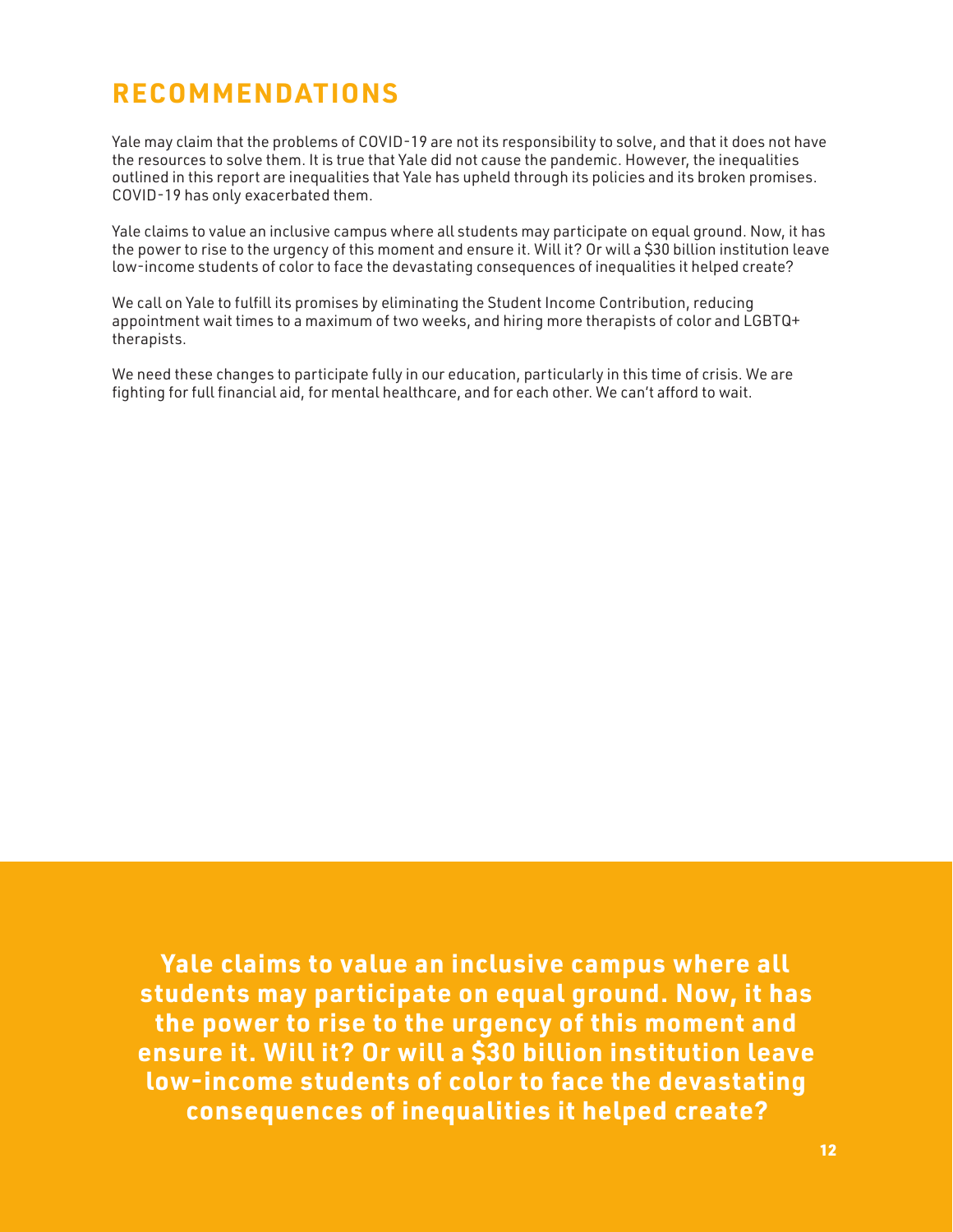## **ENDNOTES**

1. "Understanding the Student Share." Financial Aid, Office of Undergraduate Financial Aid, Yale University. 2020. Accessed June 20, 2020.

2. Pavilonis, Valerie. "Campus to Open for First Years, Juniors and Seniors for Fall Semester." Yale Daily News, June 1, 2020.

3. Centers for Disease Control and Prevention. "Coronavirus Disease 2019 (COVID-19): Cases in the U.S." From the National Center for Immunization and Respiratory Diseases (NCIRD), Division of Viral Diseases. Accessed 27 July 2020.

4. "The Employment Situation - June 2020." News Release, Bureau of Labor Statistics, U.S. Department of Labor. 2 July 2020.

5. "The Recession of 2007-2009." Spotlight on Statistics, Bureau of Labor Statistics, U.S. Department of Labor. February 2012. Accessed June 29, 2020.

6. Elflein, John. "COVID-19 Hospitalization Rate by Race Ethnicity U.S. July 2020." Statista. Statista, July 20, 2020.

7. Ibid.

8. Ford, Tiffany, Sarah Reber, and Richard V. Reeves. "Race Gaps in COVID-19 Deaths Are Even Bigger than They Appear." Brookings. Brookings, June 17, 2020.

9. Abou-Sabe, Kenzi; Longoria, Jaime; McFadden, Cynthia; and Romo, Christine. "Coronavirus Batters the Navajo Nation, and It's About to Get Worse." NBC News. NBC Universal, 20 April 2020. Accessed June 22, 2020.

10. Sequist, Thomas D. "The Disproportionate Impact of Covid-19 on Communities of Color." NEJM Catalyst Innovations in Care Delivery. Massachusetts Medical Society, 6 July 2020.

11. Hueston, Kinsale. "COVID-19 Relief for the Navajo Nation," June 9, 2020. Yale Daily News. Accessed July 2, 2020.

12. "The COVID Racial Data Tracker." The COVID Tracking Project. The Atlantic, July 27, 2020. https://covidtracking.com/race.

13. "Indian Country Demographics." National Congress of American Indians, June 1, 2020.

14. Gabbatt, Adam. "Latino Workers Face Discrimination Over Spread of Coronavirus in Meat Plants." The Guardian (London), 25 May 2020.

15. Chamings, Andrew. "Latinos Make up Half of SF's COVID-19 Cases, despite Community Making up 15% of Population," San Francisco Eater. July 15, 2020.

16. Ford, Tiffany, Sarah Reber, and Richard V. Reeves. "Race Gaps in COVID-19 Deaths Are Even Bigger than They Appear." Brookings. Brookings, June 17, 2020.

17. Constante, Agnes. "Two-thirds of Asian American Health, Food Workers Fighting COVID-19 are Immigrants, Report Says." NBC News. NBC Universal, 8 June 2020.

18. "Covid-19 Fueling Anti-Asian Racism and Xenophobia Worldwide." Human Rights Watch (New York), 12 May 2020.

19. East, Chloe; Hoynes, Hilary; and Watson, Tara. "Coronavirus' Disproportionate Economic Impacts on Immigrants." Econofact. Edward R. Murrow Center for a Digital World, The Fletcher School, Tufts University, 17 June 2020.

20. Taladrid, Stephania. "The Risks Undocumented Workers Are Facing During the COVID-19 Pandemic," April 13, 2020.

21. "The Impact of Coronavirus on the Working Poor and People of Color." Report, Joint Economic Committee, U.S. Congress. 18 June 2020.

- 22. Breen, Thomas. "Covid Updates: Black And Brown New Haveners Hit Hardest; Hotel Deal Struck." New Haven Independent, April 8, 2020.
- 23. Rawlings, James E. Rep. Urban Apartheid: A Report on the Status of Minority Affairs in the Greater New Haven Area. New Haven, CT, 2013.

24. Putnam, Lara. "The Floyd protests are the broadest in U.S. history – and are spreading to white, small-town America." The Washington Post (Washington, D.C.), 5 June 2020.

25. Otterman, Sharon. "Police Shoot at a Black Couple Near Yale, Prompting a Week of Protests." The New York Times, 24 April 2020.

- 26. Sainato, Michael. "US students call on universities to dismantle and defund campus policing." The Guardian (London), 24 June 2020.
- 27. Black Students for Disarmament at Yale. https://bsdyale.wixsite.com/bsdy
- 28. Shoaib, Meera. "Students call to defund, dismantle YPD." Yale Daily News (New Haven), 13 June 2020.

29. Lee, Vivian. "250 Staff Laid off since May." Yale Daily News (New Haven), July 9, 2010.

30. Santora, Marc. "Yale Report Clears Police Officer in Encounter With Student." New York Times, March 4, 2015.

31. "COVID-19 Academic Accommodation Survey Results." Yale College Council and Yale College Committee on Teaching and Learning. 29 March 2020.

32. Kristofferson, Matt. "Fall 2020: More Than Half of Yalies Consider Time Off if Classes Go Online." Yale Daily News (New Haven), 20 June 2020.

33. Whitford, Emma. "Colleges Scramble to Administer Emergency Aid." Inside Higher Ed. May 11, 2020.

34. Breen, Thomas. "15 Cited For Blocking Street In Financial Aid Protest." New Haven Independent, April 16, 2019.

35. Fink, Jenni. "Yale Students Camp Out for Full Financial Aid, Say Current Funding Model Divides Students by Race and Class." Newsweek, April 15, 2019.

36. Lee, Alayna, and Kelly Wei. "SUN Protestors Arrested during Bulldog Days." Yale Daily News (New Haven), April 17, 2019.

37. McCoey, Skakel. "SUN Protests, Camps Outside of SSS." Yale Daily News (New Haven), April 15, 2019.

38. "Understanding the Student Share." Financial Aid, Office of Undergraduate Financial Aid, Yale University. 2020. Accessed June 20, 2020.

39. "New Scholarships Ensure Affordability at Yale." YaleNews. Yale University, October 3, 2019.

40. Redden, Elizabeth. "Pandemic Hurts Student Mental Health." Inside Higher Ed, 13 July 2020.

41. Harring, Alex. "Many College Graduates are Relying on Unemployment to Pay the Bills." CNBC, 14 July 2020.